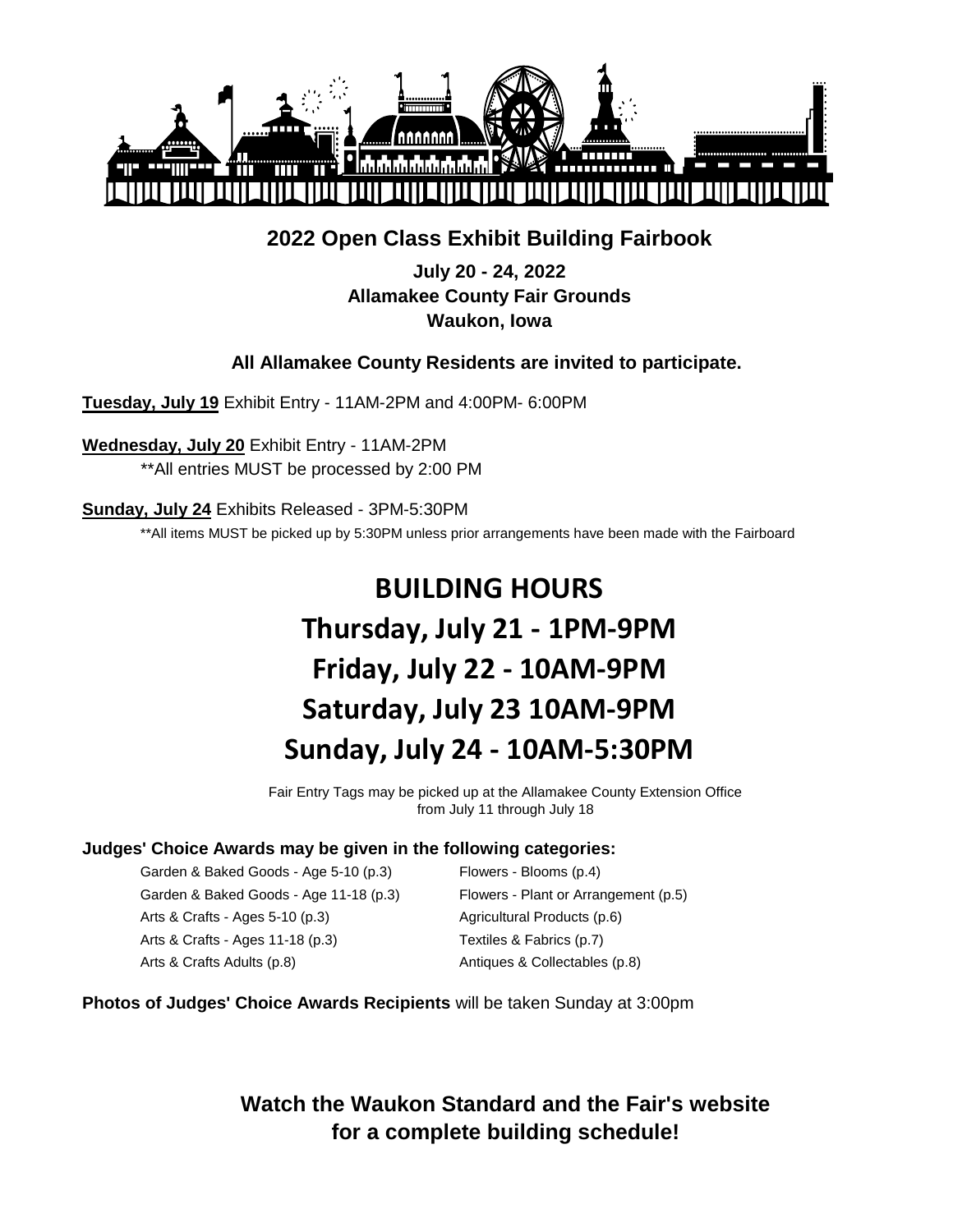## **Open Class Rules**

1. All residents of Allamakee County are welcome to place entries in the Classes listed (Youth, Flowers, Agricultural Products, Textiles & Fabric, Arts & Crafts, and Antiques & Collections).

2. All items in all Classes will receive premiums of the same value: Blue \$1.00, Red 75 cents, White 50 cents.

3. Entries will be accepted on Tuesday from 11 am - 2 pm and 4 pm - 6pm & Wednesday between 11 am and 2 pm. **All entries must be processed by 2:00PM on Wednesday.**

4. It is encouraged to complete the entry form on the last page before submitting your entries.

5. You may enter only one item for each Class (Example: A206).

6. Articles entered at a previous Allamakee County Fair may not be exhibited in competition again.

7. Items entered in Divisions Youth, A,B,C, and D need to be the work of the Exhibitor (plants grown and/or displayed, foods prepared, textiles & fabric work and art & craft creations) except for Division E (antiques & collectibles).

8. Photos may be matted, mounted or framed but not required.

10. Flowers and vegetables will be judged in accordance with the rules and regulations outlined by the Iowa State University Extension & Outreach rules. They will be entered and displayed on a disposable plate. (Rules are available at the Allamakee Extension Office, online - www.extension.iastate.edu, and at entry day.)

11. The Fair Association will provide containers for cut flowers. With this exception: The exhibitor must provide his or her own container for the Artistic Arrangement Division.

12. Houseplants must have been in your possession for at least three months prior to exhibition.

13. The judges will disqualify exhibits that do not meet specifications of the entry list. e.g. If the list calls for a definite number, a greater or smaller number will disqualify your entry.

14. Your name may not be visible for judging. Please use a temporary cover that can be removed after judging.

15. Entries will be released at 3:00PM on Sunday, the last day of the fair. **Items must be picked up by 5:30PM on Sunday, unless prior arrangements have been made with the Fairboard. Any unclaimed items will become the property of the Allamakee County Agricultural Society.**

16. The Fair is not responsible for any loss or damage to displayed items.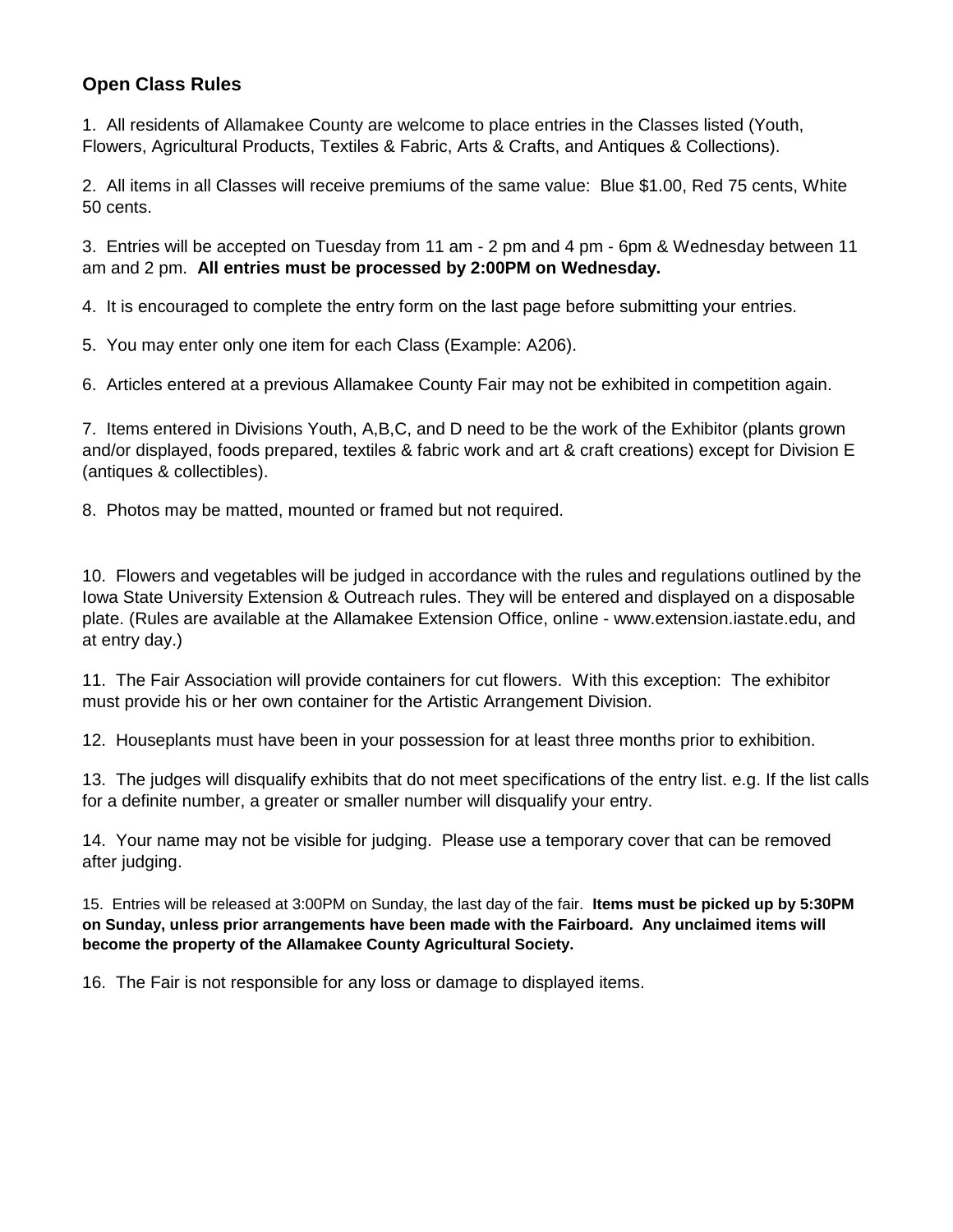#### **Youth Division**

|         | Children's Garden - ages 5 - 10                                        | <b>Childrens and Students Arts &amp; Crafts</b> |                                                |  |
|---------|------------------------------------------------------------------------|-------------------------------------------------|------------------------------------------------|--|
| $Y-1$   | Animal novelty                                                         |                                                 | Childrens Arts & Crafts - Age 5-10 years       |  |
| $Y-2$   | Berries - 12                                                           | $Y-51$                                          | Chalk                                          |  |
| $Y-3$   | Flower - red - 3                                                       | $Y-52$                                          | Clay Object                                    |  |
| Y-4     | Flower - white - 3                                                     | $Y-53$                                          | Collage                                        |  |
| $Y-5$   | Flower - yellow - 3                                                    | $Y-54$                                          | <b>Colored Pencil</b>                          |  |
| $Y-6$   | Flower - other color - 3                                               | $Y-55$                                          | Crayon                                         |  |
| $Y - 7$ | Fruit - 3                                                              | $Y-56$                                          | Fiber - weaving or macramé                     |  |
| $Y-8$   | Grain plant                                                            | $Y-57$                                          | <b>Finger Painting</b>                         |  |
| Y-9     | Soybean plant with most pods                                           | $Y-58$                                          | <b>Decorated Bird Houses</b>                   |  |
| $Y-10$  | Tallest corn - measured when entered                                   | $Y-59$                                          | Marker                                         |  |
| $Y-11$  | Veg. Bean, snap, longest                                               | $Y-60$                                          | <b>Kids' Constructions</b>                     |  |
| $Y-12$  | Veg. Beets - 3                                                         | $Y-61$                                          | Garden Art                                     |  |
| $Y-13$  | Veg. Biggest Zucchini                                                  | $Y-62$                                          | <b>Metal Tooling</b>                           |  |
| $Y-14$  | Veg. Broccoli - 3                                                      | $Y-63$                                          | Mixed Media                                    |  |
| $Y-15$  | Veg. Carrots - 3                                                       | $Y-64$                                          | Charcoal                                       |  |
| $Y-16$  | Veg. Cucumbers -3                                                      | $Y-65$                                          | <b>Painted Object</b>                          |  |
| $Y-17$  | Veg. Green beans - 3                                                   | $Y-66$                                          | Pencil drawing                                 |  |
| $Y-18$  | Veg. Kohlrabi - 3                                                      | $Y-67$                                          | Photography                                    |  |
| $Y-19$  | Veg. Onions - 3                                                        | $Y-68$                                          | Pottery                                        |  |
| $Y-20$  | Veg. Peapod with most peas                                             | $Y-69$                                          | Scrapbook                                      |  |
| $Y-21$  | Veg. Potato - 3                                                        | $Y-70$                                          | Sewing                                         |  |
| $Y-22$  | Veg. Tomato - 3                                                        | $Y-71$                                          | <b>Tempera Painting</b>                        |  |
| $Y-23$  | Other - list name of item on tag                                       | $Y-72$                                          | Watercolor                                     |  |
|         | Student's Garden - ages 11 - 18                                        | $Y-73$                                          | Other - list name of item on tag               |  |
| $Y-24$  | Animal novelty                                                         |                                                 | Students Arts & Crafts- age 11-18 yrs          |  |
| $Y-25$  | Berries - 12                                                           | $Y-74$                                          | Chalk                                          |  |
| $Y-26$  | Flower - red - 3                                                       | $Y-75$                                          | Charcoal                                       |  |
| $Y-27$  | Flower - white - 3                                                     | $Y-76$                                          | Collage                                        |  |
| $Y-28$  | Flower - yellow - 3                                                    | $Y-77$                                          | Colored pencil drawing                         |  |
| $Y-29$  | Flower - other color - 3                                               | $Y-78$                                          | Crayon                                         |  |
| $Y-30$  | Fruit - 3                                                              | $Y-79$                                          | <b>Decorated Bird Houses</b>                   |  |
| $Y-31$  | Grain plant                                                            | $Y-80$                                          | Fiber - weaving or macramé                     |  |
| $Y-32$  | Soybean plant with most pods                                           | $Y-81$                                          | Garden Art                                     |  |
| $Y-33$  | Tallest corn - measured when entered                                   | $Y-82$                                          | Constructions                                  |  |
| $Y-34$  | Veg. Bean, snap, longest                                               | $Y-83$                                          | <b>Markers</b>                                 |  |
| $Y-35$  | Veg. Beets - 3                                                         | $Y-84$                                          | <b>Metal Tooling</b>                           |  |
| $Y-36$  | Veg. Biggest Zucchini                                                  | $Y-85$                                          | Oil Painting                                   |  |
| $Y-37$  | Veg. Broccoli - 3                                                      | $Y-86$                                          | <b>Acrylic Painting</b>                        |  |
| $Y-38$  | Veg. Carrots - 3                                                       | $Y-87$                                          | <b>Painted Object</b>                          |  |
| $Y-39$  | Veg. Cucumbers -3                                                      | $Y-88$                                          | Pastel Drawing                                 |  |
| $Y-40$  |                                                                        |                                                 |                                                |  |
|         | Veg. Green beans - 3                                                   | $Y-89$                                          | Pen & Ink                                      |  |
| $Y-41$  | Veg. Kohlrabi - 3                                                      | $Y-90$                                          | Pencil drawing                                 |  |
| $Y-42$  | Veg. Onions - 3                                                        | $Y-91$                                          | Photography                                    |  |
| $Y-43$  | Veg. Peapod with most peas                                             | $Y-92$                                          | Poster                                         |  |
| $Y-44$  | Veg. Potato - 3                                                        | $Y-93$                                          | Pottery                                        |  |
| $Y-45$  | Veg. Tomato - 3                                                        | $Y-94$                                          | Prints - intaglios, linoleum, wood block, etc. |  |
| $Y-46$  | Other - list name of item on tag<br>Children's Baked Goods -age 5 - 10 | $Y-95$<br>$Y-96$                                | Scratchboard<br>Sewing                         |  |
| $Y-47$  | Cakes                                                                  | $Y-97$                                          | Sculpture                                      |  |
| $Y-48$  | Other - list name of item on tag                                       | $Y-98$                                          | <b>Tempera Painting</b>                        |  |
|         | Student's Baked Goods - age 11 - 18                                    | $Y-99$                                          | <b>Tissue Art</b>                              |  |
| $Y-49$  | Cakes or 3 - Cookies                                                   | $Y-100$                                         | Watercolor painting                            |  |
| $Y-50$  | Other - list name of item on tag                                       | $Y-101$                                         | Woodworking                                    |  |
|         |                                                                        | $Y-102$                                         | Other - list name of item on tag               |  |
|         |                                                                        |                                                 |                                                |  |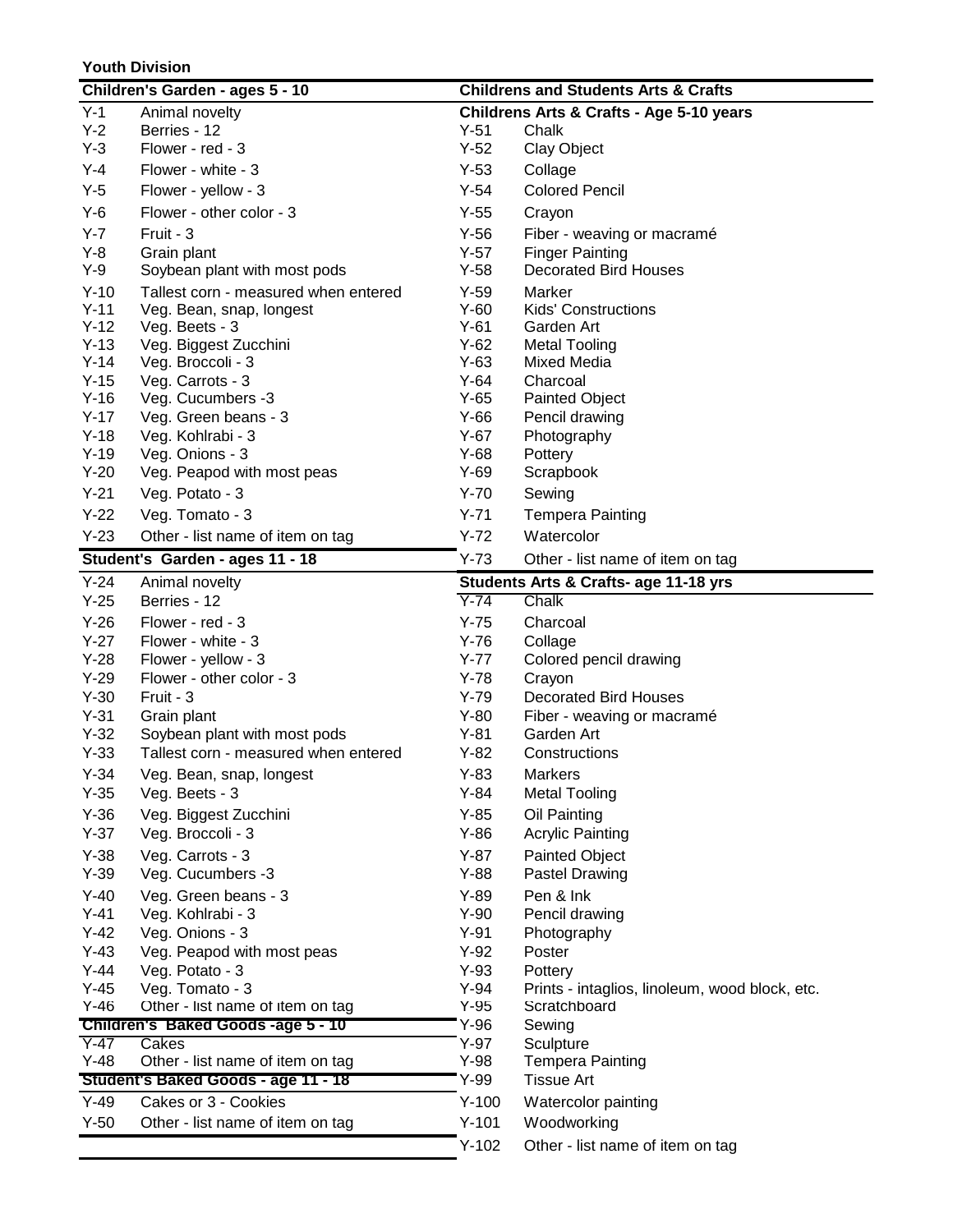## **Division A: Amateur Flower Show - Cut flowers**

| A-201 Allium - 1 bloom                         | A-253     | Liatris - 1 stem                                 |
|------------------------------------------------|-----------|--------------------------------------------------|
| A-202 Asclepias - 1 bloom                      | $A-254$   | Lily - Tiger - 1 stem                            |
| A-203 Astilbe - 1 stem                         | $A-255$   | Lily (Oriental/Asian) - orange - 1 stem          |
| A-204 Astilbe - 3 stems                        | A-256     | Lily (Oriental/Asian) - other - 1 stem           |
| A-205 Bachelor Button - 3 blooms               | A-257     | Lily (Oriental/Asian) - pink - 1 stem            |
| A-206 Balloon flower - 1 bloom                 | A-258     | Lily (Oriental/Asian) - red - 1 stem             |
| A-207 Begonia - 1 bloom                        | A-259     | Lily (Oriental/Asian) - white - 1 stem           |
| A-208 Bells of Ireland - 1 bloom               | A-260     | Lily (Oriental/Asian) - yellow - I stem          |
| A-209 Branch, berried - 1 stem                 | $A-261$   | Lily - other - 1 stem                            |
| A-210 Branch, flowered - 1 stem                | A-262     | Loosestrife - white - gooseneck - 1 stem         |
| A-211 Calla lily - 3 blooms                    | A-263     | Lupine - 1 bloom                                 |
| A-212 Catch fly - 1 bloom                      | A-264     | Marigold, dwarf, 3 blooms                        |
| A-213 Centaurea Montana - 1 bloom              | $A-265$   | Marigold, large, 3 blooms                        |
| A-214 Centranthus - 1 bloom                    | $A-266$   | Monarda - 1 stem                                 |
| A-215 Clematis - 1 bloom                       | A-267     | Monarda - 3 stems                                |
| A-216 Cleome - 1 bloom                         | $A - 268$ | Moss Rose - 3 stems                              |
| A-217 Coleus, 3 stems                          | A-269     | Nasturtium - 3 blooms                            |
| A-218 Coneflower - 1 bloom                     | A-270     | Nicotiana - 1 bloom                              |
| A-219 Coneflower - 3 blooms                    | A-271     | Other-list name of item on tag - 1 bloom or stem |
| A-220 Coral bells - 3 stems                    | $A-272$   | Pansies - 3 stems                                |
| A-221 Coreopsis, double - 3 stems              | $A-273$   | Petunias - ruffled - 3 stems                     |
| A-222 Coreopsis, single - 3 stems              | $A-274$   | Petunias - single - 3 stems                      |
| A-223 Cosmos, 3 blooms                         | $A-275$   | Phlox, perennial - 1 bloom                       |
| A-224 Dahlia, 1 bloom                          | $A-276$   | Queen of the prairie - 1 bloom                   |
| A-225 Daisies, white - 3 stems                 | A-277     | Rose - hybrid collection - 4 blooms              |
| A-226 Daisies, yellow - 3 stems                | A-278     | Rose - hybrid pink - 1 bloom                     |
| A-227 Daylily (Hemerocallis) - red - 1 stem    | A-279     | Rose - hybrid red - 1 bloom                      |
| A-228 Daylily (Hemerocallis) - orange- 1 stem  | A-280     | Rose - hybrid salmon - 1 bloom                   |
| A-229 Daylily (Hemerocallis) - other - 1 stem  | A-281     | Rose - hybrid white - 1 bloom                    |
| A-230 Daylily (Hemerocallis) - pink - 1 stem   | A-282     | Rose - hybrid yellow - 1 bloom                   |
| A-231 Daylily (Hemerocallis) - yellow - 1 stem | A-283     | Rose - shrub - 1 bloom                           |
| A-232 Delphinium, 1 spike                      | A-284     | Rose - shrub - 3 blooms                          |
| A-233 Dianthus - 3 blooms                      | A-285     | Rose hybrid - Other - 1 bloom                    |
| A-234 Eryngium - sea holly - 1 stem            | A-286     | Rudbeckia - 1 bloom                              |
| A-235 Feverfew, 3 stems                        | A-287     | Rudbeckia - 3 blooms                             |
| A-236 Foxglove - digitalis, 1 stem             | A-288     |                                                  |
| A-237 Gaillardia - 1 bloom                     | A-289     | Russian sage - 1 stem                            |
|                                                |           | Salvia - other - 1 stem                          |
| A-238 Geranium - 1 bloom                       | A-290     | Salvia, red - 1 stem                             |
| A-239 Gerbera daisy - 1 bloom                  | A-291     | Scabiosa - 1 bloom                               |
| A-240 Globe Thistle - 1 stem                   | A-292     | Sedum - 1 stem                                   |
| A-241 Hollyhock - 1 stem                       | A-293     | Snapdragon - 3 spikes                            |
| A-242 Hosta flower - 1 stem                    | A-294     | Stachys - lambs ears - 1 stem                    |
| A-243 Hosta flower - 3 stems                   | A-295     | Sunflowers - 1 stem                              |
| A-244 Hosta leaf large - 1 stem                | A-296     | Sweet peas - annual or perennial - 3 stems       |
| A-245 Hosta leaf large - 3 stems               | A-297     | Verbena - 1 stem                                 |
| A-246 Hosta leaf small - 1 stem                | A-298     | Veronica - 1 bloom                               |
| A-247 Hosta leaf small - 3 stems               | A-299     | Yarrow, other - 1 stem                           |
| A-248 Hydrangea - 1 bloom                      | A-300     | Yarrow, pink - 1 stem                            |
|                                                |           |                                                  |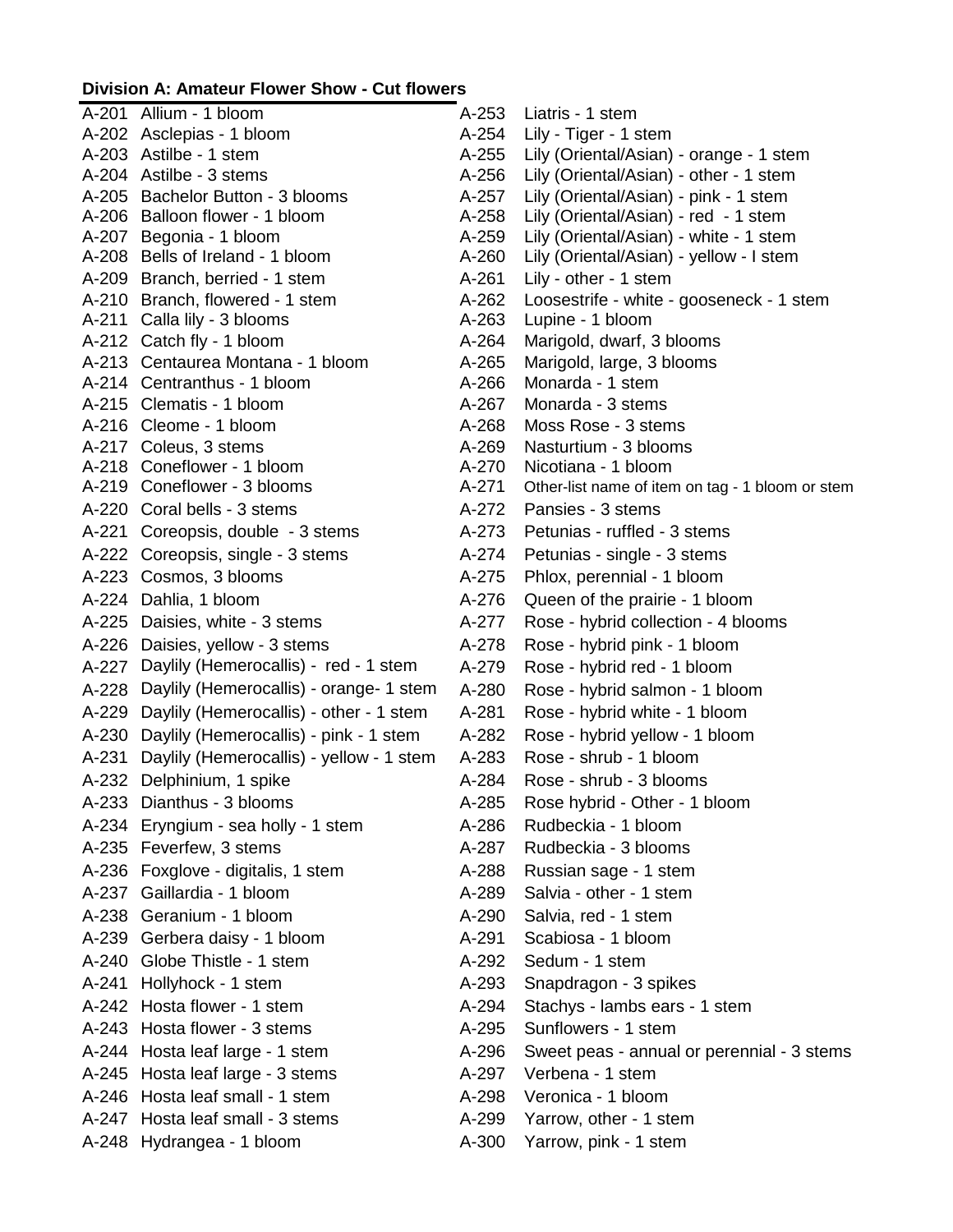|                | A-249 Hydrangea - 3 blooms                                                        |           | A-301 Yarrow, yellow - 1 stem                     |  |  |
|----------------|-----------------------------------------------------------------------------------|-----------|---------------------------------------------------|--|--|
|                | A-250 Impatiens, 1 stem                                                           | A-302     | Zinnias, large - 3 blooms                         |  |  |
|                | A-251 Larkspur, 1 stem                                                            | A-303     | Zinnias, mini - 3 blooms                          |  |  |
|                | A-252 Lavender, 3 stems                                                           |           |                                                   |  |  |
|                | <b>Division A continued</b>                                                       |           |                                                   |  |  |
|                | <b>Outdoor Potted Plants</b>                                                      |           |                                                   |  |  |
|                | A-401 Begonia                                                                     | Remember: |                                                   |  |  |
|                | A-402 Coleus                                                                      |           | Only one item for each exhibit number.            |  |  |
|                | A-403 Herb, single variety                                                        |           |                                                   |  |  |
|                | A-404 Herbs, mixed                                                                |           | You may fill out entry form on last page.         |  |  |
|                | A-405 Impatiens                                                                   |           |                                                   |  |  |
| A-406 lvy      |                                                                                   |           | Bring entries to the Open Class Exhibits Building |  |  |
|                | A-407 Petunia                                                                     |           | at the fair on Tuesday between 10 am and 7 pm     |  |  |
|                | A-408 Geranium                                                                    |           | or on Wednesday between 12 and 3 pm.              |  |  |
|                | A-409 Mixed                                                                       |           |                                                   |  |  |
|                | A-410 Other - list name of item on tag                                            |           |                                                   |  |  |
|                | <b>Indoor Potted Plants</b>                                                       |           | Please see #7 on Open Class Rules, p. 2           |  |  |
|                | A-411 African violet, double, any color                                           |           |                                                   |  |  |
|                | A-412 African violet, single, any color                                           |           | Flowers will be judged according to Iowa State    |  |  |
|                | A-413 Cactus garden                                                               |           | Extension rules - see #9 of Open Class Rules.     |  |  |
|                | A-414 Cactus, single plant                                                        |           |                                                   |  |  |
| A-415 Fern     |                                                                                   |           | Houseplants must be in your possession for        |  |  |
| A-416 lvy      |                                                                                   |           | at least three months before the fair.            |  |  |
|                | A-417 Philodendron                                                                |           |                                                   |  |  |
|                | A-418 Spider plant                                                                |           |                                                   |  |  |
|                | A-419 Succulent                                                                   |           | Exhibitors provide their own containers for       |  |  |
|                | A-420 Terrarium                                                                   |           | Artistic Arrangements.                            |  |  |
|                | A-421 Other - list name of item on tag                                            |           |                                                   |  |  |
|                | <b>Artistic Arrangements</b>                                                      |           |                                                   |  |  |
|                | A-422 Blue - Out of the Blue - using blue flowers and foliage                     |           |                                                   |  |  |
|                | A-423 Green - Verdant Green - all green arrangements                              |           |                                                   |  |  |
|                | A-424 Orange Crush - orange flower arrangements                                   |           |                                                   |  |  |
|                | A-425 Pink - In the Pink - pink flowers arrangements                              |           |                                                   |  |  |
|                | A-426 Purple Passion - purple flower arrangements                                 |           |                                                   |  |  |
|                | A-427 Red Hots - using shades of red and orange                                   |           |                                                   |  |  |
|                | A-428 White - Snow White - using white flowers and foliage                        |           |                                                   |  |  |
|                | A-429 Yellow - Bouquet of Sunshine - design in yellow                             |           |                                                   |  |  |
|                | A-430 Child's party arrangement                                                   |           |                                                   |  |  |
|                | A-431 Christmas arrangement                                                       |           |                                                   |  |  |
|                | A-432 Fourth of July arrangement - using red, white and blue flowers and foliage  |           |                                                   |  |  |
|                | A-433 Thanksgiving arrangement                                                    |           |                                                   |  |  |
|                | A-434 Valentine's Day arrangement                                                 |           |                                                   |  |  |
| A-435          | Natural arrangement - using flowers, foliage, wood, rock, moss, tree bark or fern |           |                                                   |  |  |
| A-436          | Fragrance - using very fragrant flowers                                           |           |                                                   |  |  |
|                | A-437 Fruitcake - using any types of flowers or fruit that have berries.          |           |                                                   |  |  |
| A-438          | Gay Mood - using flowers and foliage to delight the eye and cheer the spirit      |           |                                                   |  |  |
| A-439          | Grandmother's Memory - any flowers in a container of Grandmother's day            |           |                                                   |  |  |
| A-440          | lowa - using forms of corn, leaves, tassels and/or ears.                          |           |                                                   |  |  |
| A-441          | Let's Be Different - arrangement in an unusual container.                         |           |                                                   |  |  |
|                | A-442 Life Cycle - from buds to full bloom                                        |           |                                                   |  |  |
| A-443<br>A-444 | Meadow - using meadow flowers                                                     |           |                                                   |  |  |
|                | Metal Container - using flowers and foliage in metal container                    |           |                                                   |  |  |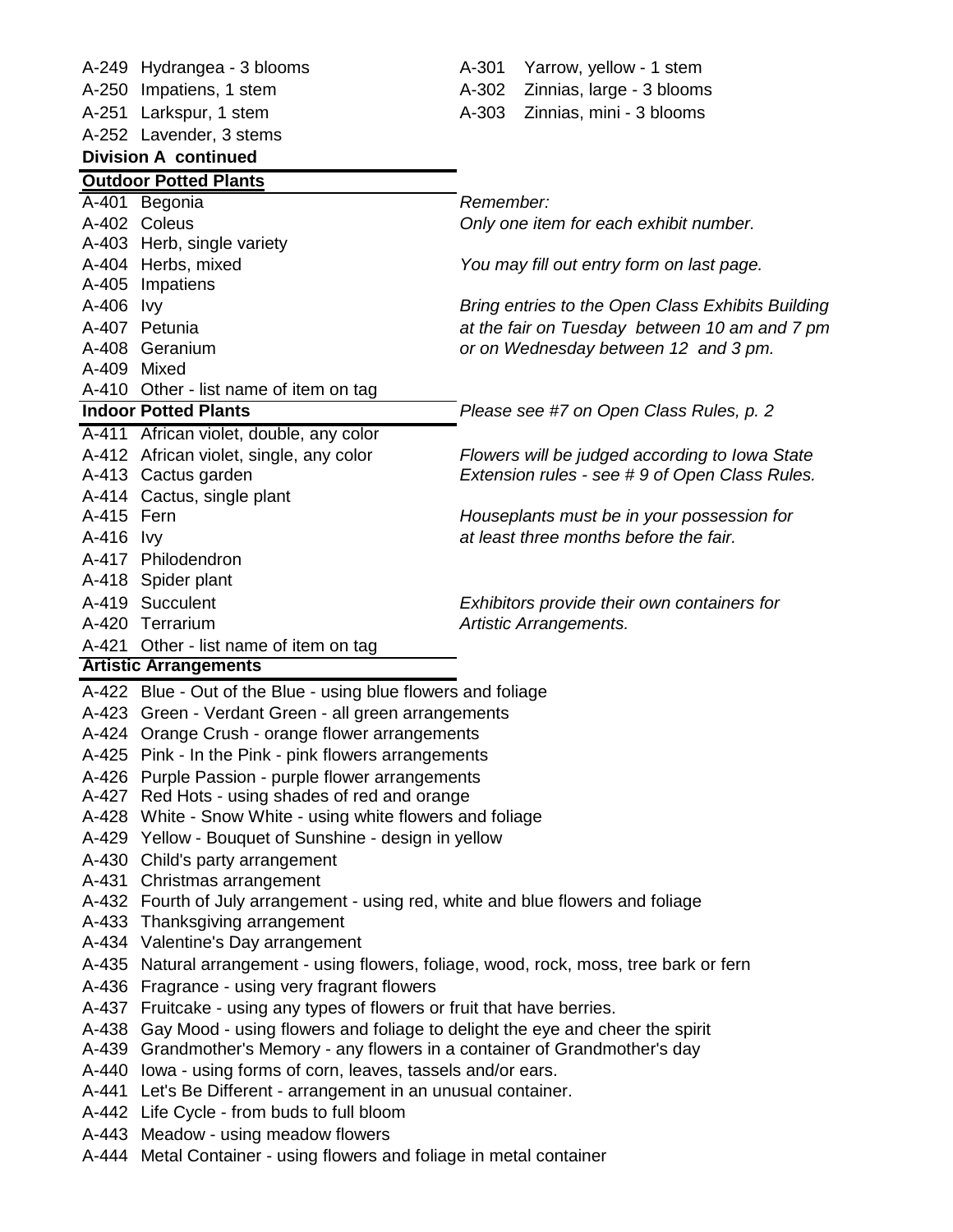A-445 Mini-Magic - small arrangement - 1" - 3"

A-446 Reverie - to catch us in gentle daydreaming

A-447 Wild from the Woods - using wild flowers

A-448 Wood Warmth - using flowers and foliage to enhance the wood container

A-449 Dried Flowers

A-450 Herbs from the Garden **Division B: Agricultural Products**

|                  | Division B: Agricultural Products                  |                                                    |                                                    |  |
|------------------|----------------------------------------------------|----------------------------------------------------|----------------------------------------------------|--|
| Corn             |                                                    | <b>B-539</b>                                       | Tomatoes, chili sauce, salsa, or spaghetti sauce   |  |
|                  | B-501 Decorative Corn, 3 ears, grown previous yr.  | <b>B-540</b><br>Other vegetable - list name on tag |                                                    |  |
|                  | B-502 Popcorn - 3 ears grown previous year         | <b>Home Grown Vegetables</b>                       |                                                    |  |
|                  | B-503 Shelled Corn - 1 gallon grown previous yr.   | B-541                                              | Beans, green snap - 6                              |  |
|                  | B-504 Other - 3 ears grown previous year           | B-542                                              | Beans, purple snap - 6                             |  |
|                  | B-505 Tallest Corn - this year                     | B-543                                              | Beans, yellow snap - 6                             |  |
|                  | <b>Grain &amp; Seeds</b>                           | B-544                                              | Beets - 6                                          |  |
|                  | B-506 Oats, rye, soy beans, other - 1 pint         | <b>B-545</b>                                       | Broccoli - 1 head                                  |  |
|                  | <b>Sheaf or Stem of Grain &amp; Grasses</b>        | <b>B-546</b>                                       | Cabbage - 1 head                                   |  |
|                  | Alfalfa, Barley, Blue Grass, Brome, Clover,        |                                                    |                                                    |  |
| B-507            | Flax, Millet, Oats, Rye, Soybeans, Timothy,        | B-547                                              | Carrots - 3                                        |  |
|                  | Wheat, other                                       | <b>B-548</b>                                       | Cauliflower - 1 head                               |  |
|                  | <b>Home Grown Fruits</b>                           | <b>B-549</b>                                       | Cucumber, pickling - 3                             |  |
|                  | B-508 Apple, any variety - 3                       | <b>B-550</b>                                       | Cucumbers, slicing - 3                             |  |
|                  | B-509 Blackcaps - 12                               | B-551                                              | Dill - 3 stems                                     |  |
|                  | <b>B-510 Cherries - 12</b>                         | B-552                                              | Garlic - 3 heads                                   |  |
|                  | <b>B-511 Currants - 12</b>                         | B-553                                              | Kohlrabi - 3                                       |  |
|                  | B-512 Gooseberries - tame - 12                     | B-554                                              | Lettuce, leaf - 1 plant                            |  |
|                  | B-513 Gooseberries - wild - 12                     | <b>B-555</b>                                       | Onion, largest                                     |  |
|                  | B-514 Grapes - 4 bunches                           | <b>B-556</b>                                       | Onions, red - 3                                    |  |
|                  | B-515 Pears - 3                                    | <b>B-557</b>                                       | Onions, white - 3                                  |  |
|                  | B-516 Plums - 3                                    | <b>B-558</b>                                       | Onions, with green tops - 3                        |  |
|                  | B-517 Raspberries, black - 12                      | <b>B-559</b>                                       | Onions, yellow - 3                                 |  |
|                  | B-518 Raspberries, other - 12                      | <b>B-560</b>                                       | Peas - 6 pods                                      |  |
|                  | B-519 Raspberries, red - 12                        | <b>B-561</b>                                       | Peas, edible pod - 6 pods                          |  |
| B-520            | Raspberries, yellow - 12                           | B-562                                              | Peppers, hot - 3                                   |  |
| <b>B-521</b>     | Rhubarb - 3 stalks                                 | B-563                                              | Peppers, sweet - 3                                 |  |
|                  | B-522 Other fruit - 3 - list name on tag           | <b>B-564</b>                                       | Potato, Red - 3                                    |  |
|                  | Canned Goods - in pints, quarts or jelly jars      | <b>B-565</b>                                       | Potato, White - 3                                  |  |
| <b>Fruit</b>     |                                                    | <b>B-566</b>                                       | Potato, Yellow - 3                                 |  |
|                  | B-523 Apples, applesauce or apricots               | B-567                                              | Potato - Other - 3                                 |  |
|                  | B-524 Blackberries, cherries, ground cherries,     |                                                    |                                                    |  |
|                  | grape juice                                        | <b>B-568</b>                                       | Squash - summer - 1                                |  |
|                  | B-525 Peaches, pears or plums                      | <b>B-569</b>                                       | Sweet corn - 3 ears                                |  |
|                  | B-526 Other fruit - list name on tag               | <b>B-570</b>                                       | Tomato - can be green - 3                          |  |
| <b>Preserves</b> |                                                    | B-571                                              | Tomato - cherry - 3                                |  |
|                  | B-527 Apple butter, berry or other fruit preserves | B-572                                              | Turnips - 3                                        |  |
|                  | B-528 Other preserves - list name on tag           | B-573                                              | Zucchini squash - 1                                |  |
|                  | <b>Jelly &amp; Honey</b>                           | <b>B-574</b>                                       | Vegetable garden displays of at least 6 vegetables |  |
|                  | B-529 Berry jelly                                  | <b>B-575</b>                                       | Other - list name of item on tag                   |  |
|                  | B-530 Fruit jelly                                  | <b>Baked Goods</b>                                 |                                                    |  |
| <b>B-531</b>     | Honey                                              | <b>Breads</b>                                      |                                                    |  |
|                  | B-532 Other jelly - list name on tag               | <b>B-576</b>                                       | Quick breads, coffee cake, muffins or other - 3    |  |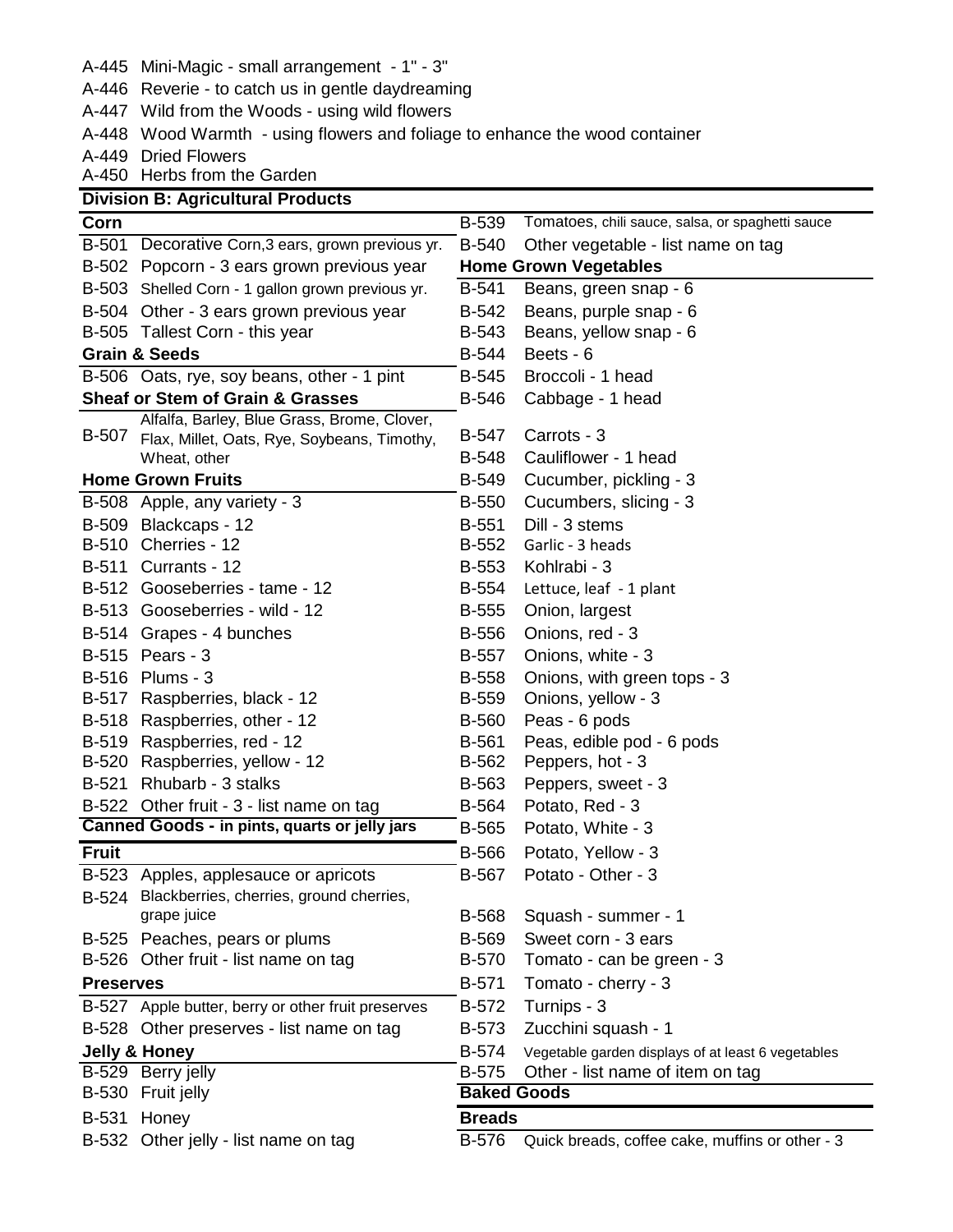| <b>Pickles</b>      |                                                     | <b>B-577</b>   | Yeast bread loaf, white, rye, or other              |
|---------------------|-----------------------------------------------------|----------------|-----------------------------------------------------|
|                     | B-533 Beet pickles                                  | <b>B-578</b>   | Yeast, coffee cake, cinnamon rolls, sweet rolls - 3 |
|                     | B-534 Dill pickles                                  | <b>B-579</b>   | Other - list name on tag                            |
|                     | B-535 Sweet cucumber pickles                        | <b>Cookies</b> |                                                     |
|                     | B-536 Cucumber relish                               | <b>B-580</b>   | Cookies - 3                                         |
|                     | B-537 Other pickle or relish - list name on tag     | B-581          | Bars - 3                                            |
| <b>Vegetables</b>   |                                                     |                | Pies - can be removed after judging                 |
|                     | B-538 Beans, beets, carrots or sauerkraut           | <b>B-582</b>   | Any type of pie                                     |
|                     | <b>Division C: Textiles &amp; Fabric</b>            |                |                                                     |
|                     | Applique, Hand                                      |                | <b>Quilts (Baby/crib-sized)</b>                     |
|                     | C-601 Pillow, Picture, Wall hanging, or other       | $C-631$        | Applique                                            |
| <b>Crochet</b>      |                                                     | $C-632$        | <b>Hand Quilted</b>                                 |
|                     | C-602 Afghan, bedspread, tablecloth or other        | $C-633$        | <b>Machine Quilted</b>                              |
|                     | large item                                          | C-634          | Tied                                                |
|                     | C-603 Doily, Edged item or other small item         | $C-635$        | Other - list name of item on tag                    |
|                     | C-604 Novelty(animal, basket, doll, slippers, etc.) |                | Quilts (lap or twin-sized)                          |
|                     | C-605 Other - list name of item on tag              | $C-636$        | Applique                                            |
| <b>Cross Stitch</b> |                                                     | C-637          | <b>Hand Quilted</b>                                 |
| C-606 Pillow        |                                                     | $C-638$        | <b>Machine Quilted</b>                              |
|                     | C-607 Picture                                       | C-639          | Tied                                                |
|                     | C-608 Wall hanging                                  | $C-640$        | Other - list name of item on tag                    |
|                     | C-609 Other - list name of item on tag              |                | Quilts (double or larger)                           |
| <b>Embroidery</b>   |                                                     | C-641          | Applique                                            |
|                     | C-610 Machine embroidery                            | $C-642$        | <b>Hand Quilted</b>                                 |
|                     | C-611 Hand embroidery                               | $C-643$        | <b>Machine Quilted</b>                              |
|                     | C-612 Other - list name of item on tag              | $C-644$        | Tied                                                |
| <b>Knitting</b>     |                                                     | $C-645$        | Other - list name of item on tag                    |
|                     | $\overline{C}$ -613 Afghan                          |                | Quilted Wall hangings - 24" X 24" or smaller        |
|                     | C-614 Baby item                                     | C-646          | Applique                                            |
|                     | C-615 Hat or cap                                    | C-647          | <b>Hand Quilted</b>                                 |
|                     | C-616 Hat & scarf to match                          | $C-648$        | <b>Machine Quilted</b>                              |
|                     | C-617 Jacket                                        | $C-649$        | Tied                                                |
|                     | C-618 Mittens or gloves                             | $C-650$        | Other - list name of item on tag                    |
| C-619 Scarf         |                                                     |                | Quilted Wall hangings - Larger than 24" X 24"       |
|                     | C-620 Poncho/cape/shawl/stole                       | $C-651$        | Applique                                            |
|                     | C-621 Slippers/socks                                | $C-652$        | <b>Hand Quilted</b>                                 |
|                     | C-622 Sweater                                       | $C-653$        | <b>Machine Quilted</b>                              |
|                     | C-623 Vest or shell                                 | $C-654$        | Tied                                                |
|                     | C-624 Other - list name of item on tag              | $C-655$        | Other - list name of item on tag                    |
|                     | <b>Miscellaneous Needlework</b>                     |                | <b>Other quilted items</b>                          |
|                     | C-625 Needlepoint, latch hook, tatting or           | C-656          | Centerpiece/Runner                                  |
|                     | other - please identify on tag                      | $C-657$        | <b>Photo Quilted</b>                                |
|                     |                                                     | $C-658$        | Pillow                                              |
| <b>Sewing</b>       |                                                     | $C-659$        | Other - list name of item on tag                    |
|                     | C-626 Any sewn clothing item                        |                |                                                     |
|                     | C-627 Any other sewn item - list name of item       |                | <b>Silk Flower Arrangements</b>                     |
|                     | on tag                                              | C-660          | Spring (Easter, etc.)                               |
|                     |                                                     | $C-661$        | Summer (4th of July, etc.)                          |
|                     | <b>Other Fabric Techniques</b>                      | C-662          | Fall (Halloween, Thanksgiving, etc.)                |
|                     |                                                     |                |                                                     |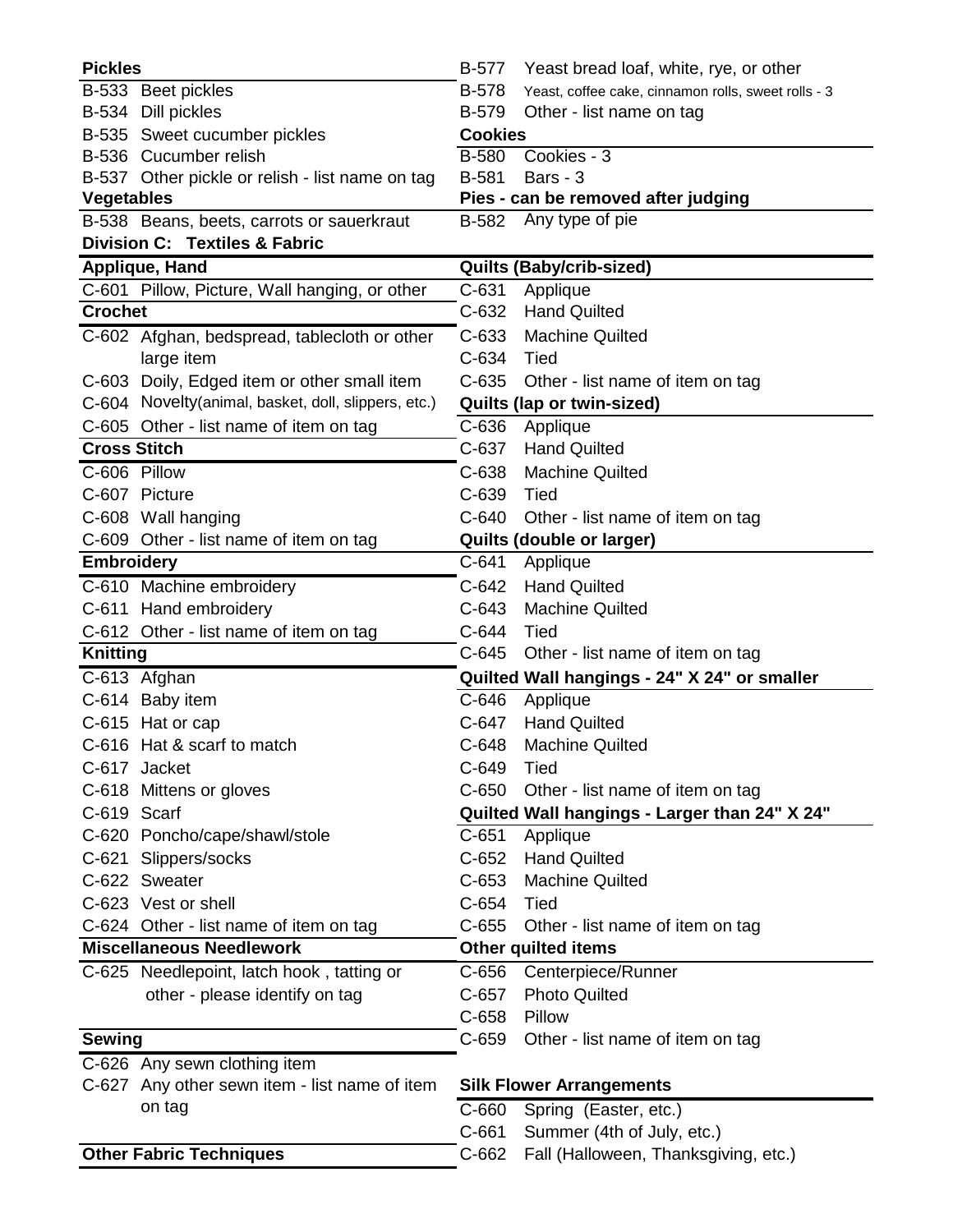| C-628 Braided rug, hardanger, huck weaving,<br>woven rug |                             | C-663 Winter (Christmas, Valentines, etc.)<br>C-664 Other - list name of item on tag |  |
|----------------------------------------------------------|-----------------------------|--------------------------------------------------------------------------------------|--|
|                                                          | <b>Table Place Settings</b> |                                                                                      |  |
| C-629 Macrame or fabric painting.                        |                             |                                                                                      |  |

# **Division D: Arts & Crafts**

|                 | <b>Oil or Acrylic Painting</b>             |                      | Photography - 8" x 10" or smaller (cont.) |
|-----------------|--------------------------------------------|----------------------|-------------------------------------------|
|                 | D-701 Animal                               | D-725                | Landscape                                 |
|                 | D-702 Flowers                              | D-726                | Patriotic                                 |
|                 | D-703 Landscape                            | D-727                | Portrait or figure                        |
|                 | D-704 Portrait or figure                   | D-728                | <b>Still Life</b>                         |
|                 | D-705 Still Life                           | D-729                | Other - list name of item on tag          |
|                 | D-706 Other - list name of item on tag     |                      | Photography - larger than 8" x 10"        |
|                 | <b>Watercolor Painting</b>                 | $D-730$              | Animal                                    |
|                 | D-707 Animal                               | D-731                | Family                                    |
|                 | D-708 Flowers                              | D-732                | <b>Flowers</b>                            |
|                 | D-709 Landscape                            | D-733                | lowa scene                                |
|                 | D-710 Portrait or figure                   | D-734                | Landscape                                 |
|                 | D-711 Still Life                           | D-735                | Patriotic                                 |
|                 | D-712 Other - list name of item on tag     |                      | D-736 Portrait or figure                  |
| <b>Drawings</b> |                                            | D-737                | <b>Still Life</b>                         |
|                 | D-713 Chalk Crayon                         | D-738                | Other - list name of item on tag          |
|                 | D-714 Charcoal                             | <b>Miscellaneous</b> |                                           |
|                 | D-715 Colored Pencil                       | D-739                | <b>Basket Weaving</b>                     |
|                 | D-716 Pastel Crayon                        | D-740                | Carving                                   |
|                 | D-717 Pen & Ink                            | D-741                | Collage                                   |
|                 | D-718 Pencil                               | D-742                | Garden Art                                |
|                 | D-719 Prints - intaglios, wood block, etc. | D-743                | Jewelry                                   |
|                 | D-720 Other - list name of item on tag     | D-744                | Pottery                                   |
|                 | Photography - 8" x 10" or smaller          | D-745                | Rosemaling                                |
|                 | D-721 Animal                               | D-746                | Scrapbook                                 |
|                 | D-722 Family                               | D-747                | Scrapbook, 1 page                         |
|                 | D-723 Flowers                              | D-748                | Sculpture                                 |
|                 | D-724 lowa scene                           | D-749                | <b>Stained Glass</b>                      |
|                 |                                            | D-750                | Other - list name of item on tag          |

|  |  | Division E: Antiques & Collectibles - Items must be 25 yrs old or older unless otherwise specified. |  |
|--|--|-----------------------------------------------------------------------------------------------------|--|
|  |  |                                                                                                     |  |

| <b>Glass</b>    |                                    | <b>Collections</b> |                                    |  |
|-----------------|------------------------------------|--------------------|------------------------------------|--|
|                 | E-801 Any antique glass item       | E-812              | Belt buckles - 3 or more           |  |
| China           |                                    | E-813              | Doll dresses - 3 or more           |  |
|                 | E-802 Any antique china item       | E-814              | Dolls - 3 or more                  |  |
|                 | <b>Advertising Items</b>           | E-815              | Handkerchiefs - 3 or more          |  |
|                 | E-803 Any antique advertising item |                    | E-816 Cookbooks - 3 or more        |  |
| <b>Textiles</b> |                                    | E-817              | Hand tools - 3 or more             |  |
| E-804 Doily     |                                    |                    | E-818 Historical items - 3 or more |  |
|                 | E-805 Dresser Scarf                | E-819              | Kitchen items - 3 or more          |  |
|                 | E-806 Handkerchief                 | E-820              | Napkins - 3 or more                |  |
|                 | E-807 Pillowcase                   | $E - 821$          | Photographs - 3 or more            |  |
| E-808 Quilt     |                                    | $E-822$            | Postcards - 3 or more              |  |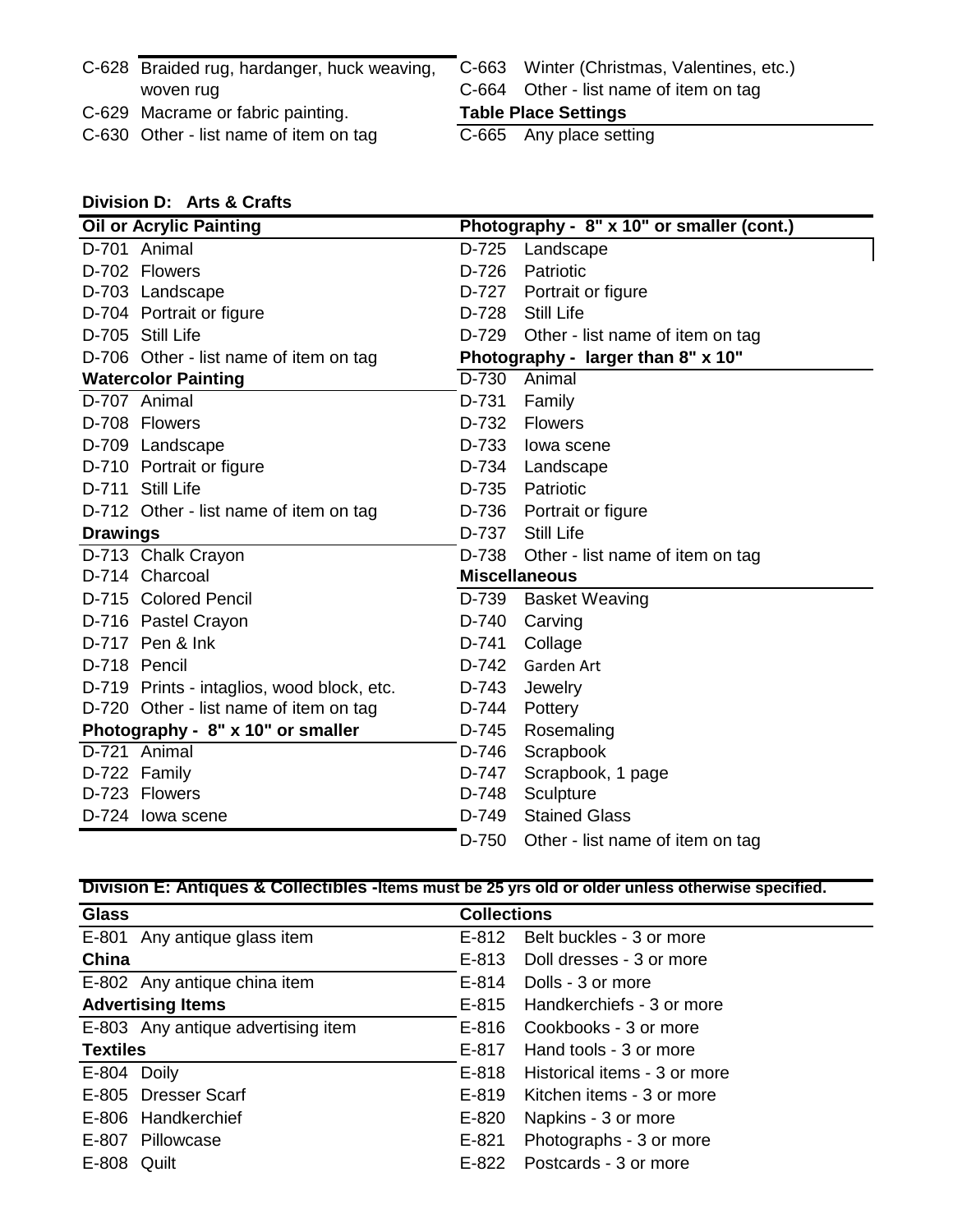|                      | E-809 Tablecloth                         | E-823 Souvenir spoons - 3 or more                               |  |
|----------------------|------------------------------------------|-----------------------------------------------------------------|--|
|                      | E-810 Other - list name of item on tag   | E-824 Thimbles - 3 or more                                      |  |
| Allamakee Heritage - |                                          | E-825 Toothpick holders - 3 or more                             |  |
|                      | E-811 Any Allamakee County Heritage item | E-826 Toys-cars, tractors, dolls, farming tools, etc.-3 or more |  |
|                      | collection of 3 or more from any         | E-827 Valentines - 3 or more                                    |  |
|                      | previous years                           | E-828 Other - 3 or more - list name of item on tag              |  |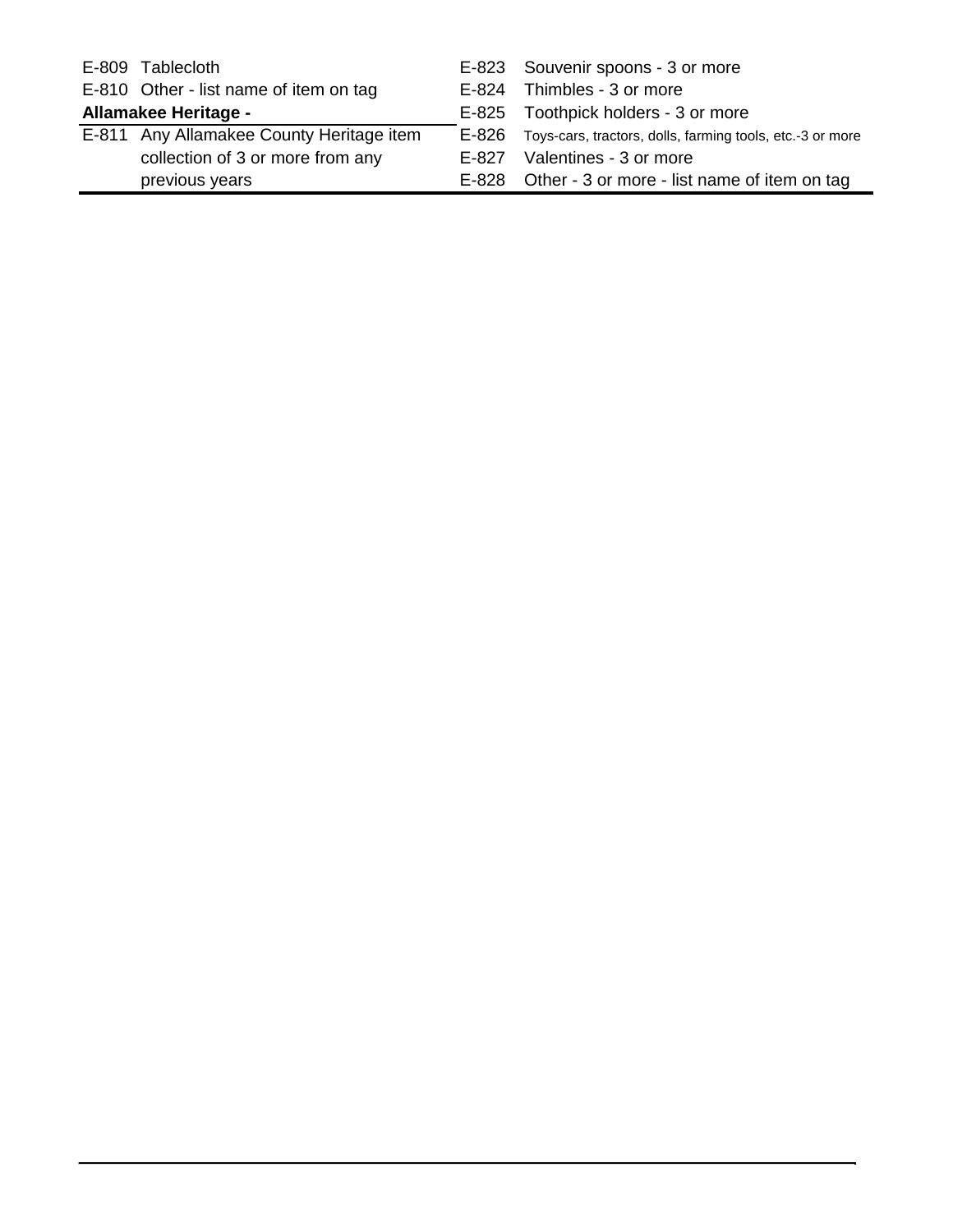|                   |                                        | <b>Allamakee County Fair</b> |       |                                                                                                     |                          |  |  |  |
|-------------------|----------------------------------------|------------------------------|-------|-----------------------------------------------------------------------------------------------------|--------------------------|--|--|--|
|                   |                                        |                              |       |                                                                                                     |                          |  |  |  |
|                   | <b>Allamakee County Fair Exhibitor</b> |                              |       |                                                                                                     |                          |  |  |  |
|                   | Exhibitor No. ________                 |                              |       |                                                                                                     |                          |  |  |  |
|                   |                                        |                              |       |                                                                                                     | Office use               |  |  |  |
|                   |                                        |                              |       |                                                                                                     |                          |  |  |  |
| Prize             |                                        |                              |       | The Allamakee Co. Fair Board has my permission to display my name on articles entered in Open Class |                          |  |  |  |
| Money             | Ribbor                                 | Tag No.                      | Class |                                                                                                     | <b>Entry Description</b> |  |  |  |
| <b>Office Use</b> |                                        | 9945                         | $Y-1$ | <b>Animal Novelty</b>                                                                               |                          |  |  |  |
|                   |                                        |                              |       |                                                                                                     |                          |  |  |  |
|                   |                                        |                              |       |                                                                                                     |                          |  |  |  |
|                   |                                        |                              |       |                                                                                                     |                          |  |  |  |
|                   |                                        |                              |       |                                                                                                     |                          |  |  |  |
|                   |                                        |                              |       |                                                                                                     |                          |  |  |  |
|                   |                                        |                              |       |                                                                                                     |                          |  |  |  |
|                   |                                        |                              |       |                                                                                                     |                          |  |  |  |
|                   |                                        |                              |       |                                                                                                     |                          |  |  |  |
|                   |                                        |                              |       |                                                                                                     |                          |  |  |  |
|                   |                                        |                              |       |                                                                                                     |                          |  |  |  |
|                   |                                        |                              |       |                                                                                                     |                          |  |  |  |
|                   |                                        |                              |       |                                                                                                     |                          |  |  |  |
|                   |                                        |                              |       |                                                                                                     |                          |  |  |  |
|                   |                                        |                              |       |                                                                                                     |                          |  |  |  |
|                   |                                        |                              |       |                                                                                                     |                          |  |  |  |
|                   |                                        |                              |       |                                                                                                     |                          |  |  |  |
|                   |                                        |                              |       |                                                                                                     |                          |  |  |  |
|                   |                                        |                              |       |                                                                                                     |                          |  |  |  |
|                   |                                        |                              |       |                                                                                                     |                          |  |  |  |
|                   |                                        |                              |       |                                                                                                     |                          |  |  |  |
|                   |                                        |                              |       |                                                                                                     |                          |  |  |  |
|                   |                                        |                              |       |                                                                                                     |                          |  |  |  |
|                   |                                        |                              |       |                                                                                                     |                          |  |  |  |
|                   |                                        |                              |       |                                                                                                     |                          |  |  |  |
|                   |                                        |                              |       |                                                                                                     |                          |  |  |  |
|                   |                                        |                              |       |                                                                                                     |                          |  |  |  |
|                   |                                        |                              |       |                                                                                                     |                          |  |  |  |
|                   |                                        |                              |       |                                                                                                     |                          |  |  |  |
|                   |                                        |                              |       |                                                                                                     |                          |  |  |  |